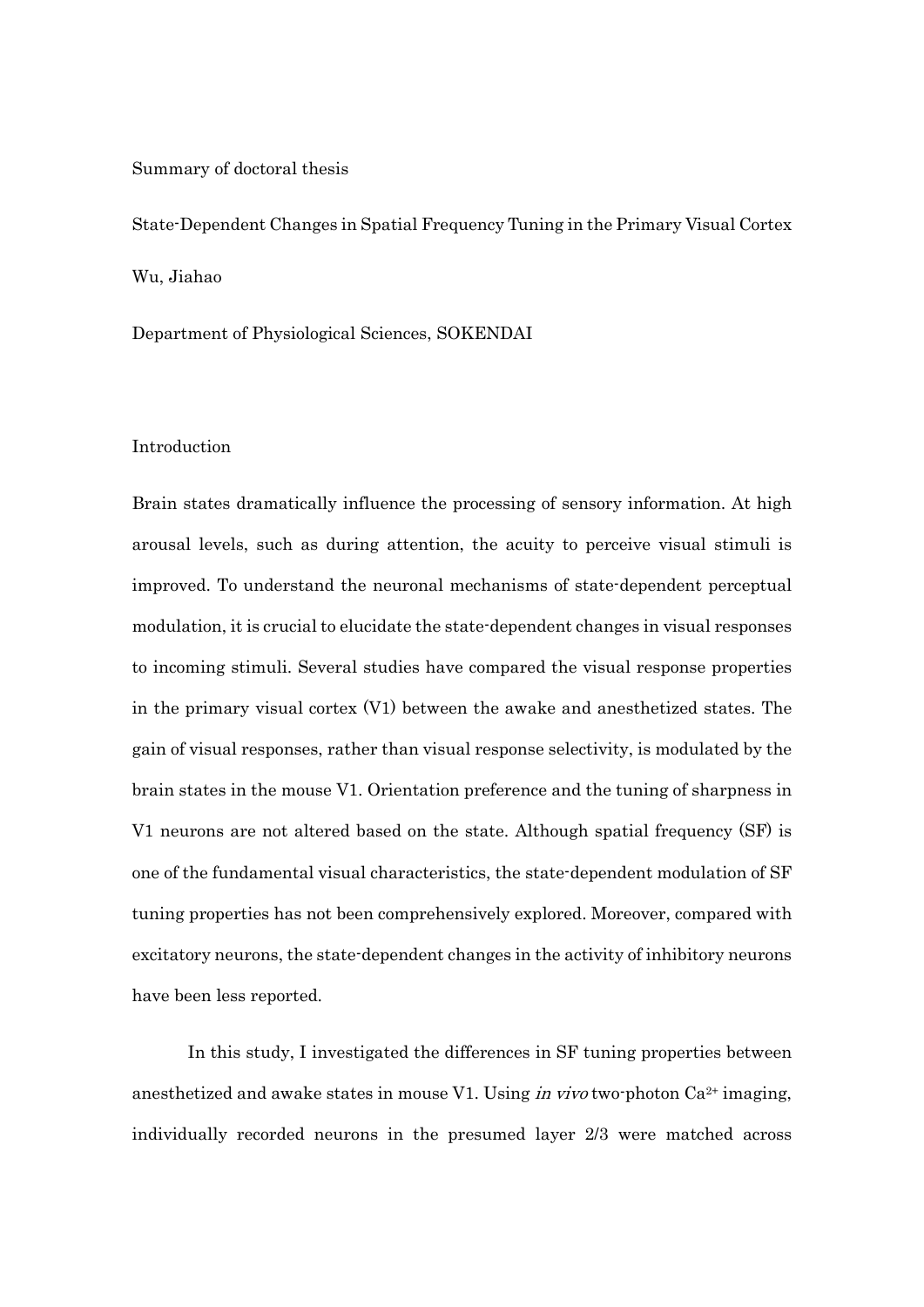imaging sessions under awake and anesthetized conditions while identifying the neuron types. This enabled me to directly compare the visual responses recorded from the same neurons between the two states.

## Materials and methods

All experimental procedures were approved by the Experimental Animal Committee of the National Institute for Physiological Sciences. Mice of either sex at the age of 2–5 months  $(C57BL/6$  background) were used for two-photon  $Ca^{2+}$  imaging. Vgat-IRES-Cre mice (B6J.129S6(FVB)-Slc32a1tm2(cre)Lowl/MwarJ, The Jackson Laboratory, stock #16962) were crossed with Ai14 tdTomato reporter mice (B6;129S6-Gt(ROSA)26Sortm14(CAG-tdTomato)Hze/J, The Jackson Laboratory, stock  $\#007908$ ) to label inhibitory neurons. To express  $Ca^{2+}$  indicator in excitatory and inhibitory neurons, AAV1-Syn-jGCaMP7b-WPRE (Addgene) was injected into the primary visual cortex of the mice. For the injection of the AAV vector, mice were anesthetized with medetomidine (0.75 mg/kg; Domitor, Zenoaq), midazolam (4.0 mg/kg; Midazolam sand, Sandoz), and butorphanol (5.0 mg/kg; Vetorphale, Meiji Seika) by intraperitoneal injection.

Calcium imaging was performed using a two-photon microscope (Nikon A1MP, Tokyo, Japan). Images were acquired using a 25x water-immersion objective (MRD77220, 1.10 NA, Nikon). GCaMP7b and tdTomato were excited at 950 nm using 500/50 nm and 663/75 nm emission filters, respectively. The imaging depth was set at 180–300 µm below the pia (presumed layer 2/3). Mice were first imaged in the awake condition and then imaged under light anesthesia using isoflurane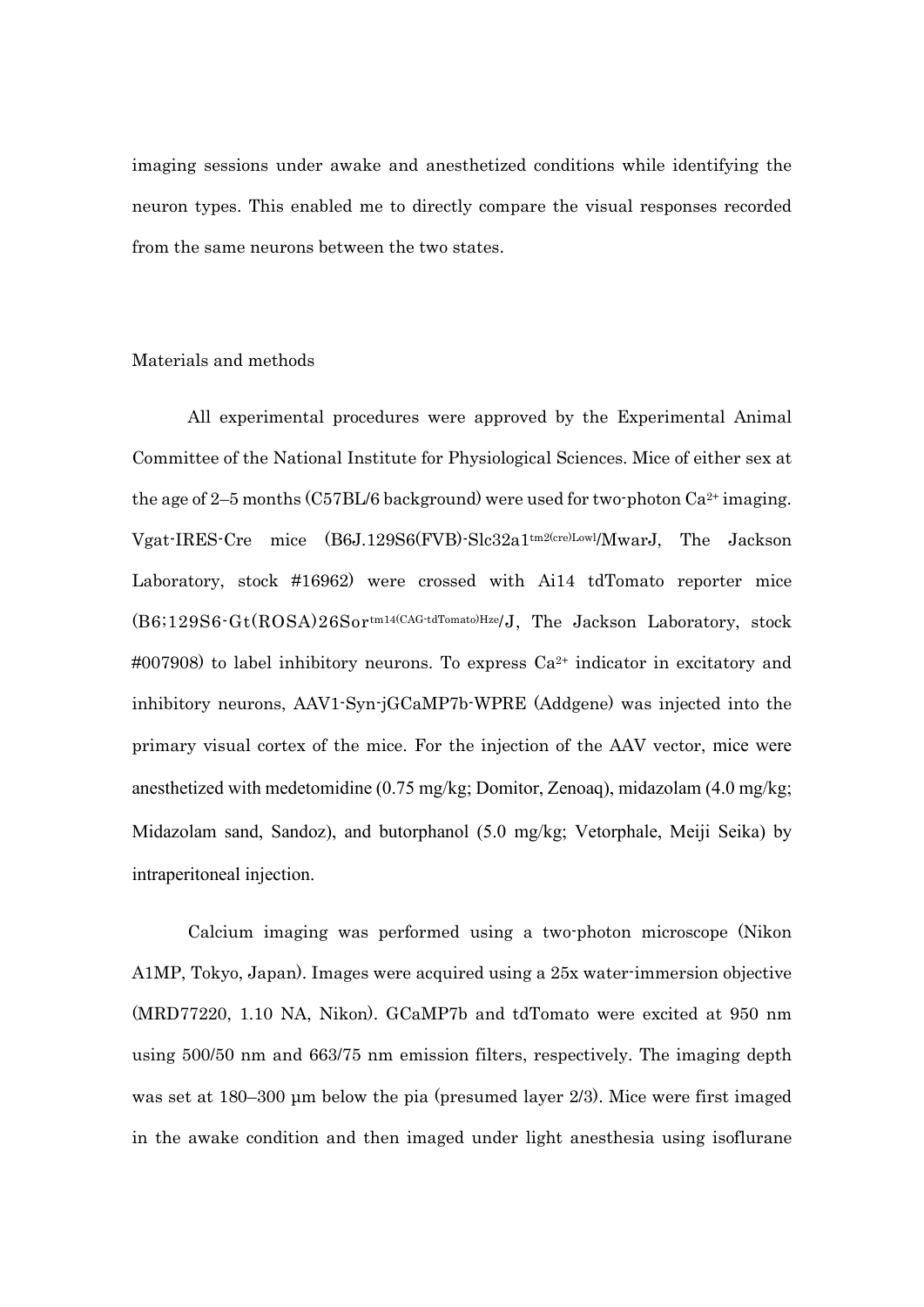(0.6–0.8%) in air. Each imaging session lasted approximately 50 min. In some experiments, an additional awake session was conducted after recovery from anesthesia in the home cage for at least 4 h.

To evoke visual responses, full-screen sine-wave drifting gratings (100% contrast, 100 cd/m<sup>2</sup> mean luminance) using combinations of six SFs  $(0.02-0.64 \text{ c/d})$ . in one-octave steps) in eight directions (0–315°, in 45° steps) at a fixed temporal frequency (2 Hz) were presented to the mouse. To estimate the SF tuning property, the average stimulus-evoked responses were fitted to a two-dimensional Gaussian model. The tuning parameters were determined based on the fitted curves in the anesthetized and awake conditions. The sharpness of the SF tuning was assessed by the full width at half maximum of the SF tuning curve in the optimal direction.

# Results

I studied the effects of brain state on SF tuning in excitatory and inhibitory neurons residing in the presumed layer 2/3 of mouse V1. Using two-photon  $Ca^{2+}$  imaging, I compared SF tuning properties in the same neurons recorded under light isoflurane anesthesia and awake conditions. To analyze excitatory and inhibitory neurons separately, I labeled inhibitory neurons with tdTomato using Vgat-Cre×Ai14 mice. Both excitatory and inhibitory neurons expressed GCaMP7b, which was used to measure  $Ca^{2+}$  activity. In all nine mice, visual responses were first recorded in the awake conditions and then recorded in anesthetized conditions. Furthermore, in five of the nine mice, the responses were also recorded in the recovery condition in which mice were fully recovered from anesthesia.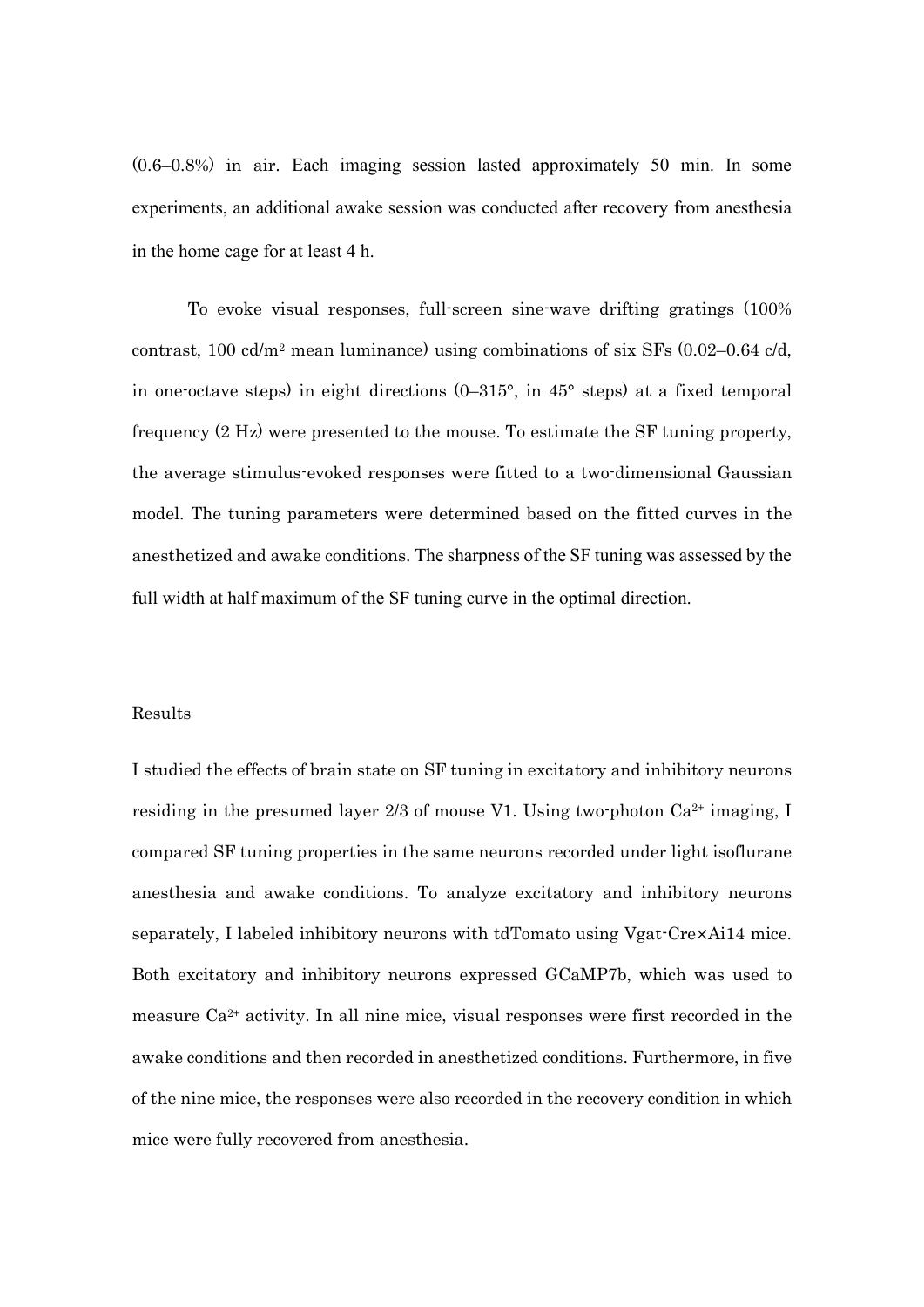I first analyzed visual responses from excitatory neurons. I observed that in a subset of excitatory neurons, the preferred SFs were significantly shifted to higher frequency values during the awake state. Linear mixed-effect models were used to assess the relationship of preferred SFs between awake and anesthetized conditions. Anesthesia reduced the preferred SFs in excitatory neurons. The sharpness of the SF selectivity was assessed by the full width at half maximum of the SF tuning curve in the optimal direction. The width was significantly narrower in the awake state than in the anesthetized state, demonstrating that SF selectivity became sharper in the awake state. Orientation and direction selectivity were assessed for the preferred SFs. There were no significant state-dependent differences in orientation selectivity. In addition, direction selectivity was not significantly different between awake and anesthesia conditions. These results about the state dependence on orientation and direction selectivity are consistent with the findings of previous studies.

To characterize other visual response properties in SF-shifted neurons, statedependent changes in tuning sharpness were examined in SF-shifted and unshifted neurons separately. In both SF-shifted and unshifted neuron groups, the SF selectivity was higher in the awake state than in the anesthetized state. In SFunshifted neurons, the strength of maximal visual responses significantly decreased in the awake state. However, the strength did not decrease significantly based on the brain state in the shifted neurons. Therefore, SF-shifted neurons can exhibit relatively strong responses to higher SF stimuli in the awake state.

To verify if the observed changes in SF tuning resulted from a recordingsequence effect, SF tuning properties were compared between the first awake session and the recovered condition from anesthesia (the second awake session) in a subset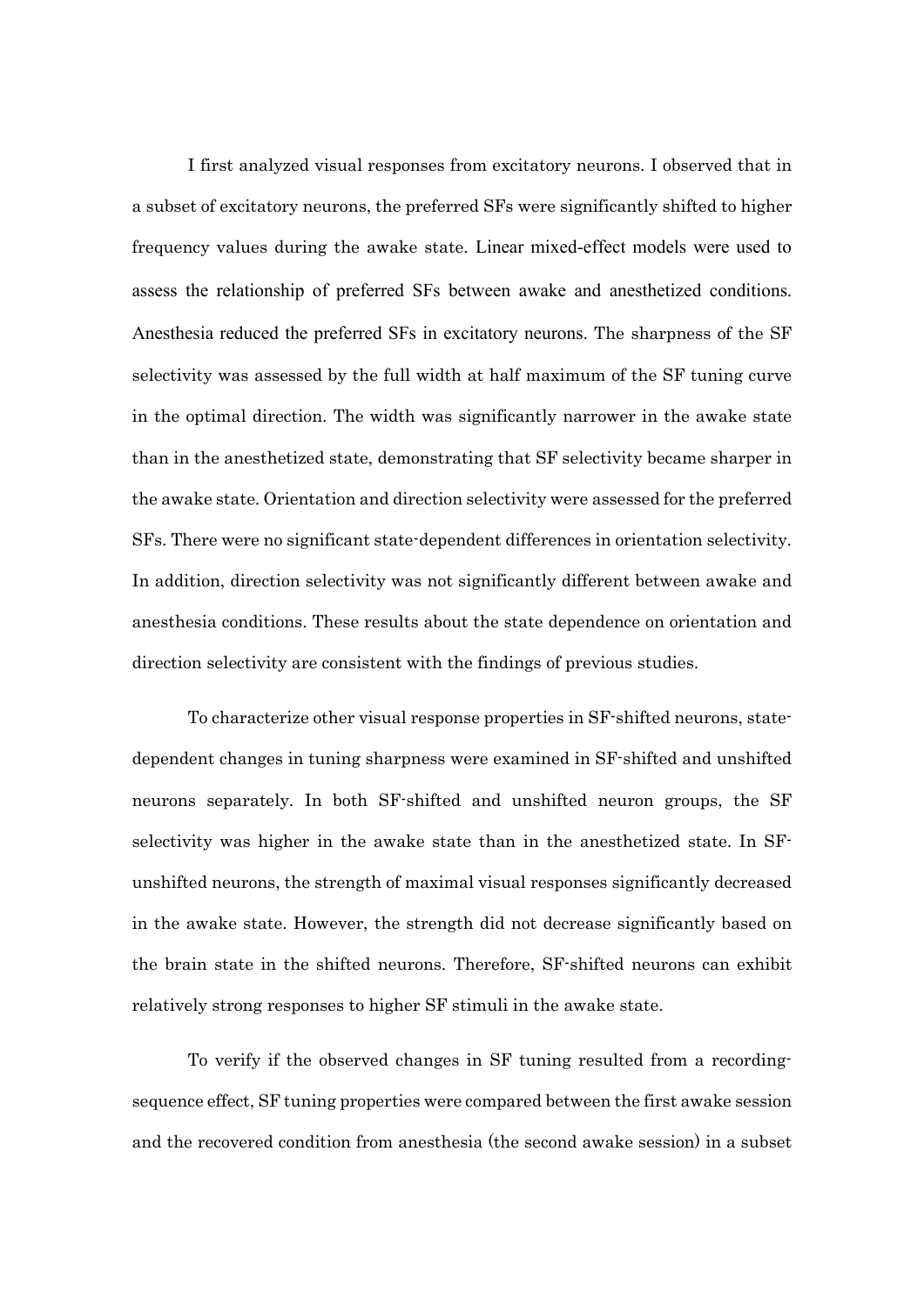of animals (five mice). The preferred SFs of individual neurons did not significantly change between the first and second awake sessions. Therefore, it is unlikely that the difference in SF tuning properties between the awake and anesthetized states was due to a recording sequence effect.

Subsequently, I analyzed the state-dependent changes in SF tuning in inhibitory neurons. I identified inhibitory neurons according to tdTomato expression. Most inhibitory neurons were tuned to higher SFs in the awake condition than under anesthesia, similar to excitatory neurons. These data demonstrated that both excitatory and inhibitory neurons preferred higher SF stimuli in the awake state.

# Discussion

The state-dependent changes in visual response selectivity were investigated in the presumed layer  $2/3$  of mouse V1. Using two-photon  $Ca^{2+}$  imaging, I matched individual neurons across sessions under awake and anesthesia conditions, enabling direct comparison of visual responses recorded from the same neurons between these two states. I observed that in a subset of excitatory neurons, the preferred SFs were shifted to higher frequency values during the awake state. My results support the notion that visual response properties of awake mice differ from those of anesthetized mice. Notably, inhibitory neurons also exhibited a statedependent shift in preferred SFs. These results suggest that in neurons within layer 2/3, the preferred SFs became higher in the awake state irrespective of neuron type.

I also found that SF selectivity was sharpened in excitatory neurons in the awake state. However, the orientation and direction selectivity remained unchanged.